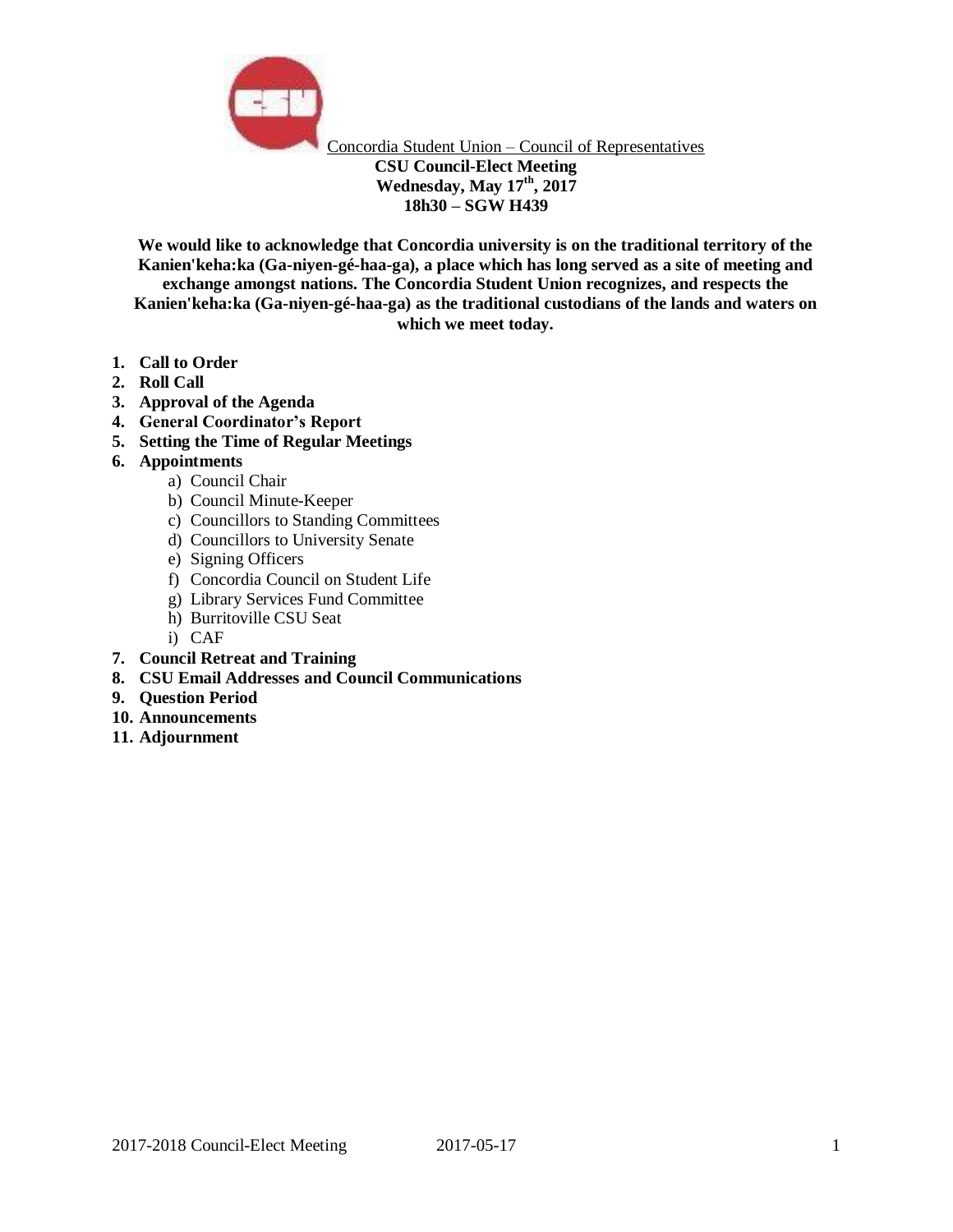# **1. Call to Order**

Meeting called to order at 18h35

C. Robinson goes over some housekeeping details about the roles and functions of the Council of Representatives of Concordia Student Union. Robinson stresses on respect and civility for the proceedings of every Council meeting.

# **2. Roll Call**

C. Robinson explains that the Council-Elect meeting is considered as a Regular Council meeting. Therefore, any excusals from this current meeting must be presented for consideration a la

J. Sutera Sardo moves to excuse all the following individuals. Seconded by R. Gaudet.

For: 11 Against:0 Abstain:0

Council-Elect Chairperson: *Caitlin Robinson* Council-Elect Minute Keeper: *Caleb Owusu-Acheaw*

Executives-Elect present for the duration of the meeting were: *Devon Ellis-Durity* (Sustainability Coordinator), *Leyla Sutherland* (Student Life Coordinator), *Omar Riaz* (General Coordinator), *Maria Gabriela Polanco* (Loyola Coordinator), *Asma Mushtaq* (Academic & Advocacy Coordinator), *Veronika Rydzewski* (Internal Affairs Coordinator), *Ahmed Badr* (External Affairs Coordinator)*, Soulaymane El Alaoui* (Finance Coordinator)

Executives-Elect absent for the duration of the meeting were*: None*

Councillors-Elect present for the duration of the meeting were: *Rowan Gaudet* (Arts & Science), *Julia Sutera Sardo* (Arts & Science), *Aouatif Zebiri* (Arts & Science), *Camille Thompson-Marchand* (Arts & Science), *Dylan Applebaum* (Arts & Science), *Rory Blaisdell* (Arts & Science), *Sally Younis* (Arts & Science), *Khadidja Komah* (Arts & Science), *Rim Hamila* (Arts & Science), *Mikaela Clark-Gardner* (Fine Arts),

Councillors-Elect absent for the duration of the meeting were: *Ali Sherra* (Arts & Science), *Charlotte Genest* (Arts & Science), *Eamon Toohey* (Arts & Science), *Jeremy Laxer* (Arts & Science), *Tabea Vischer* (Arts & Science), *Patrick Magallanes* (Arts & Science), *Ahmed Jemma* (ENCS), *Alienor Lougerstay* (ENCS), Peter Zhuang (Fine Arts)

### **3. Approval of the Agenda**

J. Sutera Sardo moves to approve the agenda. Seconded by A. Zebiri

For:9 Against:0 Abstain:0

### **4. General Coordinator's Report**

O. Riaz appreciates the presence of those at the meeting tonight. Riaz mentions that training has already started for the new executives. Riaz's hope, in the coming weeks, more information will be provided to Council for the next academic year.

# **5. Setting the Time of Regular Meetings**

Veronika R., citing past CSU experience, believes that Wednesdays at 18h30 has always been a comfortable fit.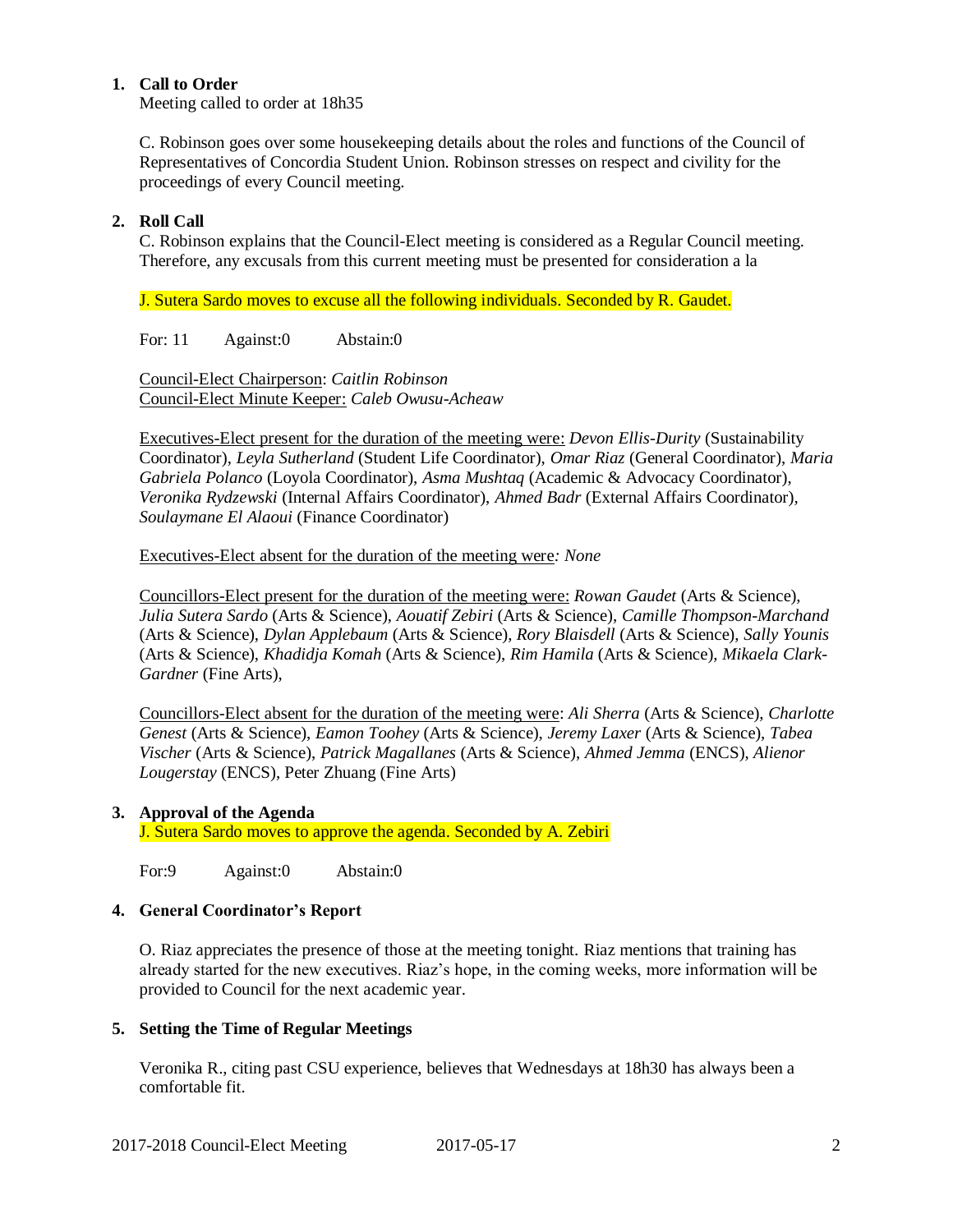A few members of the Council find some difficulty with the time proposed by Veronika R due to class schedule conflicts. However, other councillors have made personal accommodations with their academic calendars to make room for the meetings.

Veronika R. moves to hold CSU Council of Representatives meetings at Wednesdays at 18h30. Seconded by J. Sutera Sardo.

D. Applebaum cites that it is unjustifiable to think that something that has worked in the past would eventually work in the future.

There was general discussion about the time set by Veronika R. by a few councillors. Their concern stresses on the requirement of attendance with the respective courses during the academic year.

R. Gaudet sources the By-laws and the Standing Regulations pertaining to Council attendance in relation to missing class. In addition, Gaudet states that some faculties at Concordia are fairly flexible in terms of potential class conflicts with CSU Council meetings.

For: 8 Against: 0 Abstain: 2

#### **6. Appointments**

a) Council Chair

J. Sutera Sardo moves to go into closed session. Seconded by O. Riaz

For: 9 Against: 0 Abstain: 1

S. El Alaoui moves to appoint O. Riaz as interim Chairperson. Seconded by J. Sutera Sardo.

For: 8 Against: 0 Abstain: 1

J. Sutera Sardo moves to appoint C. Robinson as the Chairperson of the 2017-2018 CSU Council of Representatives. Seconded by A. Zebiri.

For: 9 Against: 0 Abstain: 0

J. Sutera Sardo moves to reinstate C. Robinson as Chairperson of the Council-Elect meeting. Seconded by A. Zebiri.

For: 7 Against: 0 Abstain: 2

b) Council Minute-Keeper

J. Sutera Sardo moves to appoint Corinne Ouimet as Minute Keeper of the 2017-2018 CSU Council of Representatives. Seconded by A. Zebiri.

For: 9 Against:0 Abstain:0

J. Sutera Sardo moves to go into open session. Seconded by R. Gaudet.

For:8 Against:0 Abstain:0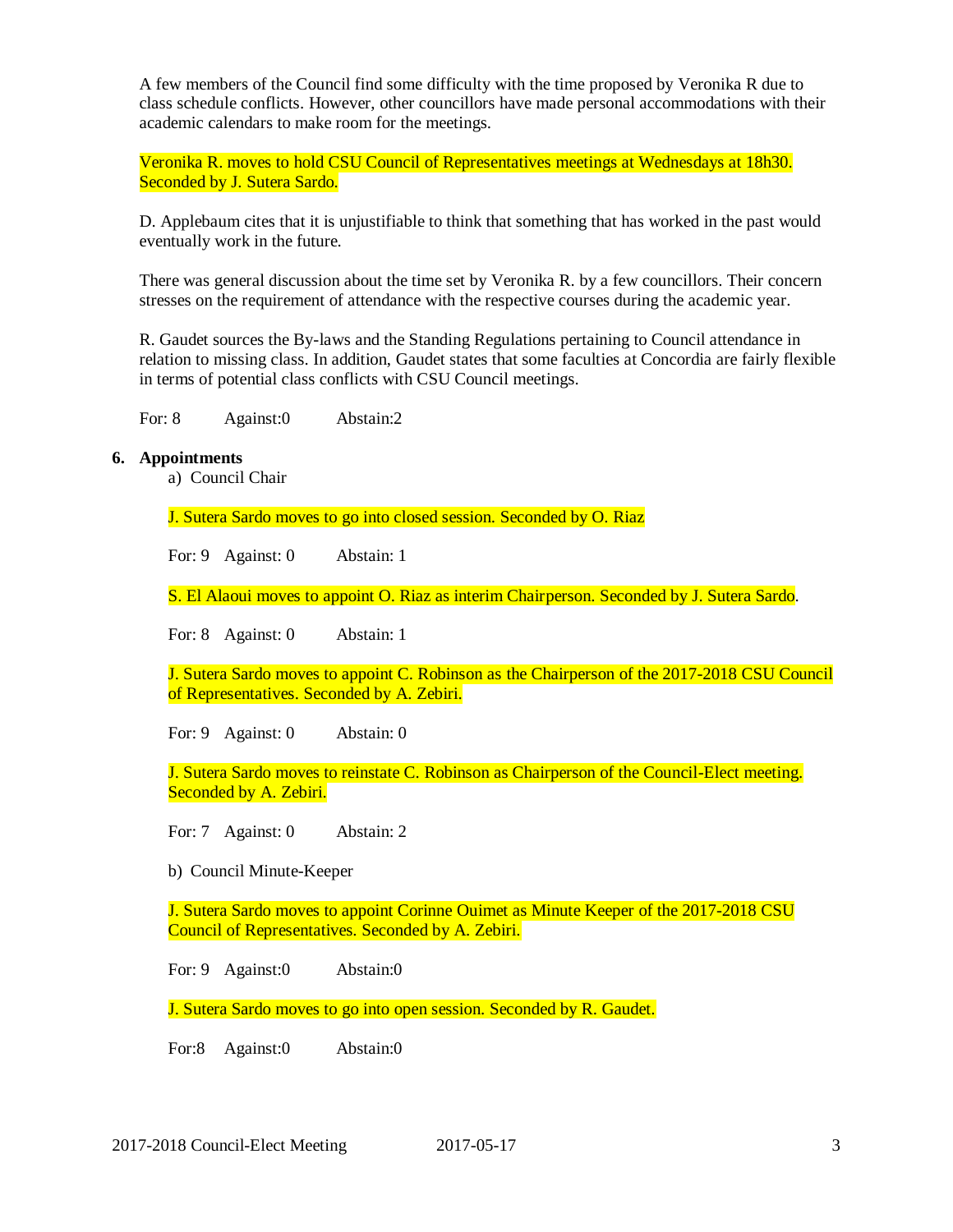J. Sutera Sardo moves to ratify the motions and proceedings made in closed session. Seconded by R. Gaudet.

For:6 Against:0 Abstain:2

c) Councillors to University Senate

R. Gaudet moves that contested councillor appointments be done by secret ballot with each councillor having the same number of votes as there are available seats. Seconded by J. Sutera Sardo.

R. Gaudet's desire for the motion is to remove the personal aspects of any appointments made by the Council-Elect.

For:7 Against:0 Abstain:2

O. Riaz suggests that appointments to the Senate do not have to be completed at this juncture because Council attendance isn't full tonight.

O. Riaz mentions that there are 4 seats available on the University Senate, two for CSU councillors and two seats for faculties (Arts & Science and Fine Arts). V. Rydzewski echoes the previous remarks of O. Riaz by offering the option of waiting until a full Council attendance.

J. Sutera Sardo moves to nominate themselves to the University Senate. Seconded by R. Gaudet.

J. Sutera Sardo cites their past and current involvement at Concordia University, CSU and ASFA pertaining to student concerns especially for the Arts & Science Faculty.

R. Gaudet moves to nominate A. Sherra to the University Senate. Consented by A. Sherra

R. Gaudet reads a letter of motivation on behalf of A. Sherra.

S. El Alaoui moves to nominate D. Applebaum to the University Senate. Consented by D. Applebaum

S. El Alaoui reads a letter of motivation on behalf of D. Applebaum.

R. Blaisdell moves to nominate themselves to the University Senate. Seconded by J. Sutera Sardo

Blaisdell cites their academic career as experience in recognizing the functions of university administration. Blaisdell desires to advocate for student rights at the Senate.

M. Clark-Gardner moves to nominate themselves to the University Senate. Seconded by O. Riaz.

Clark-Gardner desires to suggest inclusive and democratic policies and implement new forms of accessible pedagogical of education.

S. El Alaoui moves to table the topic to the June Council meeting. Seconded by A. Zebiri.

S. El Alaoui wants to be fair towards those who might be interested in being on the Senate as well as councilors not currently present.

For: 3 Against:4 Abstain:2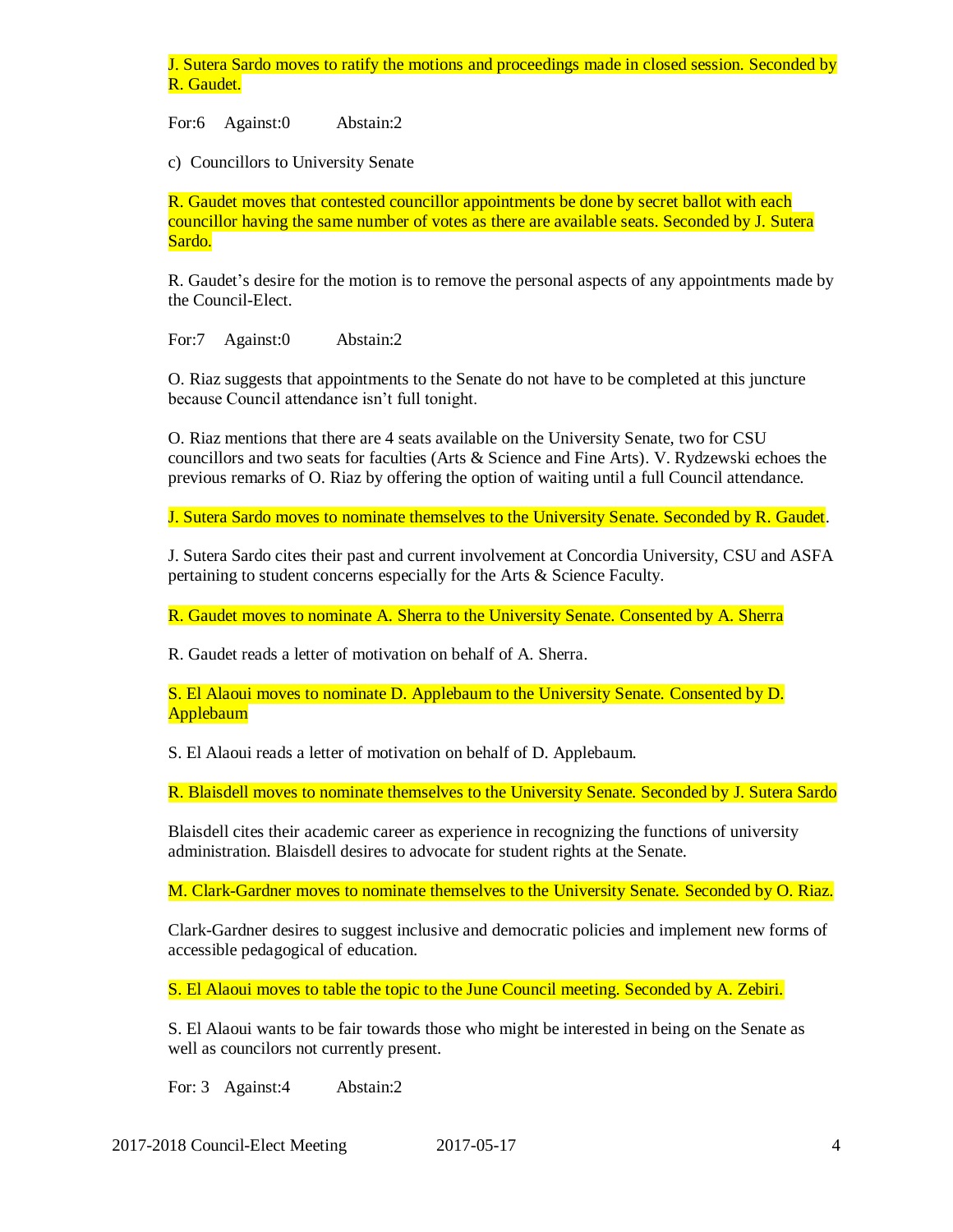V. Rydzewski mentions that the main issue that is being discussed with the Senate nomination procedure is the interpretation for the CSU Standing Regulations. There seems to be an apparent internal conflict with the powers of the Council-Elect in making appointments to the Senate.

There is an agreement that the remaining Senate seats be open to the non-Council general student public. Efforts should and must be made to achieve gender and racial diversity with future appointments to the Senate.

O. Riaz moves to appoint J. Sutera Sardo and M. Clark-Gardner to the University Senate as the Arts & Science and Fine Arts Faculty representatives respectively. Seconded by S. El Alaoui.

O. Riaz states that these two appointments are not in contention, therefore it is deemed appropriate to act accordingly.

For:6 Against:0 Abstain: 2 (1 – J. Sutera Sardo)

S. El Alaoui states that it is difficult to voice the views of nominated individuals to the Senate. El Alaoui deems it appropriate to wait for those individuals to return to at a future Council meeting.

J. Sutera Sardo moves to suspend Roberts' Rules of Order. Seconded by A. Zebiri

For:7 Against:0 Abstain:0

J. Sutera Sardo moves to add "CAF" as i) under Appointments. Seconded by A. Zebiri

For:6 Against:0 Abstain:3

J. Sutera Sardo moves to reinstate Robert's Rules of Order. Seconded C. Thompson-Marchand

For: 9 Against:0 Abstain: 0

J. Sutera Sardo moves to excuse themselves from the remainder of this meeting. Seconded C. Thompson-Marchand

For:7 Against:0 Abstain:2

A. Bahr moves for a recess. Seconded by A. Zebiri

For:7 Against:0 Abstain:1

Meeting called back to order at

O. Riaz moves to reconsider the motion to table the topic to the June Meeting. Seconded by C. Thompson-Marchand.

For:3 Against:0 Abstain:3

For:3 Against:0 Abstain:4

d) Councillors to Standing Committees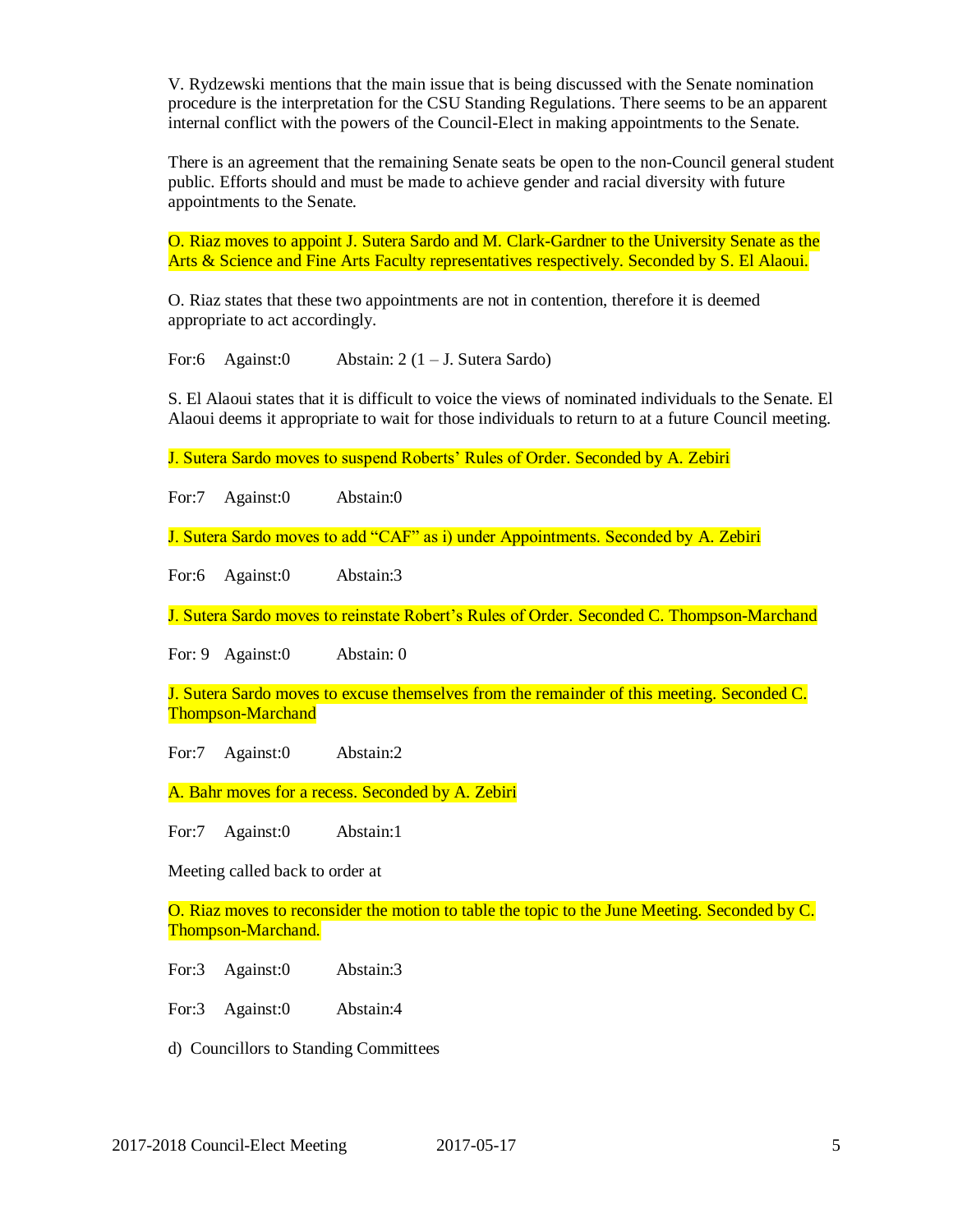V. Rydzewski explains the functions of the Clubs & Space Committee in reviewing and approving all budget expenses for CSU Clubs. As the newly elected Internal  $& Clubs$ Coordinator, V. Rydzewski states that they are the liaison between the CSU and its clubs.

A. Zebiri moves to nominate E. Toohey to the Clubs & Space Committee. Consented by E. Toohey.

A.Zebiri reads a letter of motivation on behalf of E. Toohey.

R. Hamila moves to nominate themselves to the Clubs & Space Committee. Seconded by S. El Alaoui

R. Hamila seems committed in presenting new ideas and concepts with the hope having more clubs interaction at CSU events.

R. Biasidel moves to nominate themselves to the Clubs & Space Committee. Seconded by S. El Alaoui.

R. Biasidel cites their previous experience as a former ex-CSU club executive in knowing the mechanics of Clubs and Space.

O. Riaz moves to omnibus all the nominations as appointments to the Clubs & Space Committee. Seconded A. Bahr.

For:7 Against:0 Abstain:2

V. Rydzewski explains the purpose and role of the Appointments Committee. The work will commence this summer with appointments to other CSU committees as well as University committees.

R. Gaudet moves to nominate themselves to the Appointments Committee. Seconded by O. Riaz.

R. Gaudet cites their recent experience with the CSU Appointments Committee from the previous Council year.

R. Gaudet moves to nominate J. Sutera Sardo to the Appointments Committee. Consented by J. Sutera Sardo

R. Gaudet motivates on behalf for J. Sutera Sardo as being deeply involved in student politics.

A.Zebiri moves to nominate themselves to the Appointments Committee. Seconded by O. Riaz

A.Zebiri cites their past experience as a Member-At-Large for some CSU Committees.

C. Thompson-Marchand moves to nominate themselves to the Appointments Committee. Seconded by R. Gaudet.

C. Thompson-Marchand cites their experience with QPIRG Concordia in being involved with the appointments procedure.

L. Sutherland moves to omnibus all the nominations as appointments to the Appointments Committee. Seconded by V. Rydzewski.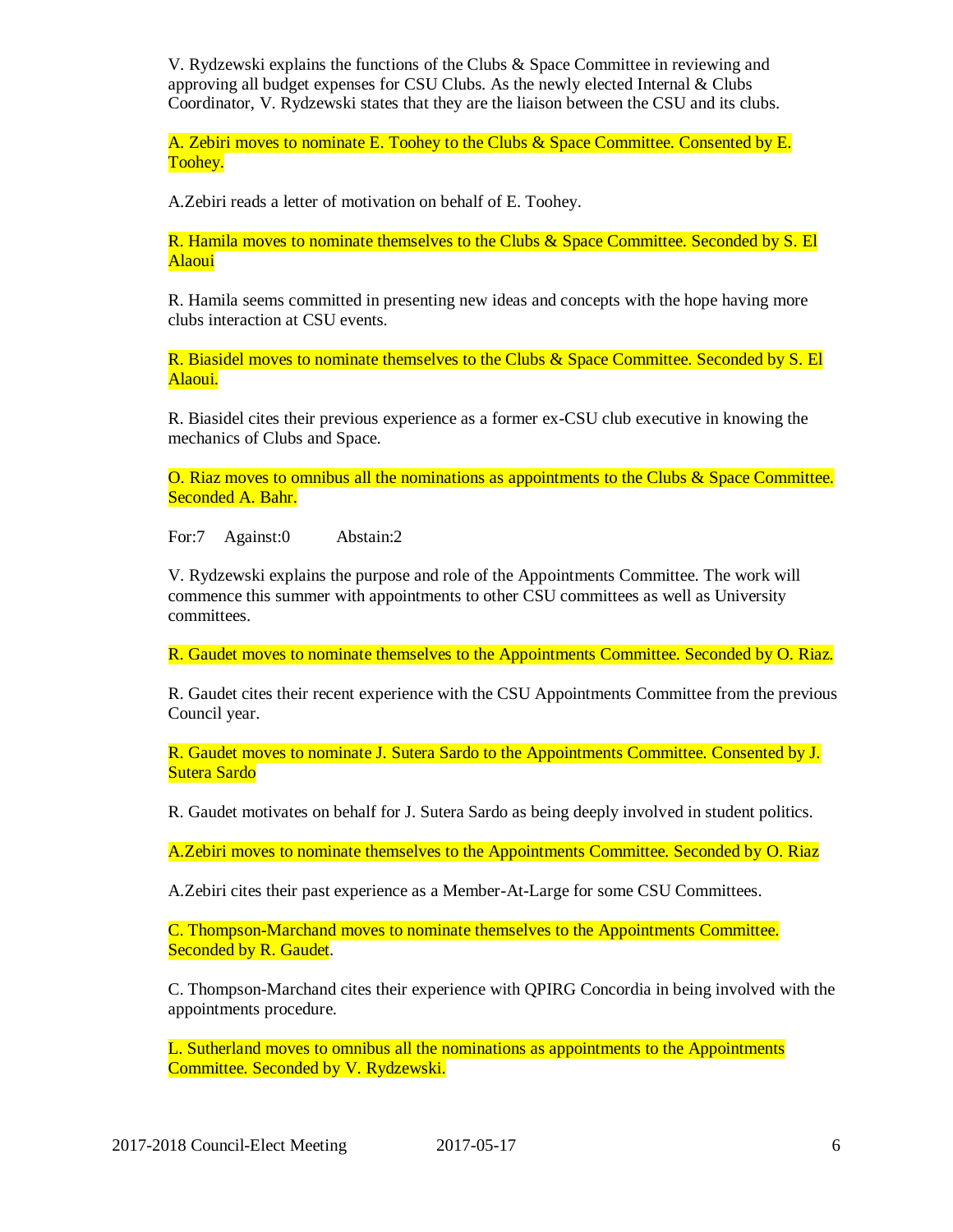For: 9 Against: 0 Abstain: 0

A. Mushtaq explains the purpose and role of the Policy Committee. The committee's work includes reviewing the CSU's By-Laws and Standing Regulations as well as suggesting new forms of policy for the union.

S. El Alaoui moves to nominate R. Blaisdell to the Policy Committee. Consented by R. Blaisdell

R. Blaisdell cites their past experience in writing and developing policy inside school associations and outside with professional and career experience.

A. Zebiri moves to nominate themselves to the Policy Committee. Seconded by C. Thompson-Marchand.

Zebiri mentions their past involvement with CSU committees as being a member-at large. Zebiri cites their grasp of CSU By-Laws and Standing Regulations as a consequence of their involvement.

A. Zebiri moves to nominate J. Laxer to the Policy Committee. Consented by J. Laxer.

C. Robinson reads a letter of motivation on behalf of J. Laxer.

R. Gaudet moves to nominate themselves to the Policy Committee. Seconded by M. Clark-**Gardner** 

Gaudet cites their experience with the Political Science Students Association and the CSU in terms of policy review and development. Gaudet has an interest in restructuring election policy of the union.

S. El Alaoui moves to omnibus all nominations as appointments to the Policy Committee. Seconded by V. Rydzewski.

For:9 Against:0 Abstain:0

S. El Alaoui explains the purpose and role of the Finance Committee. The committee acts a body of oversight and approval for large financial transactions of the union as well as reviewing its financial operations.

D. Applebaum moves to nominate themselves to the Finance Committee. Seconded by S. El Alaoui

Applebaum cites their academic career in studying accounting and finance as an asset in being a member of the Finance Committee.

R. Gaudet moves to nominate themselves to the Finance Committee. Seconded by A. Zebiri

Gaudet cites their past experience with the CSU and PSSA as legitimate source for being a member of the Committee.

S. El Alaoui moves to nominate R. Blaisdell to the Finance Committee. Seconded by R. Blaisdell

Blaisdell, studying finance at JMSB, deems themselves as capable and willing member to the Committee.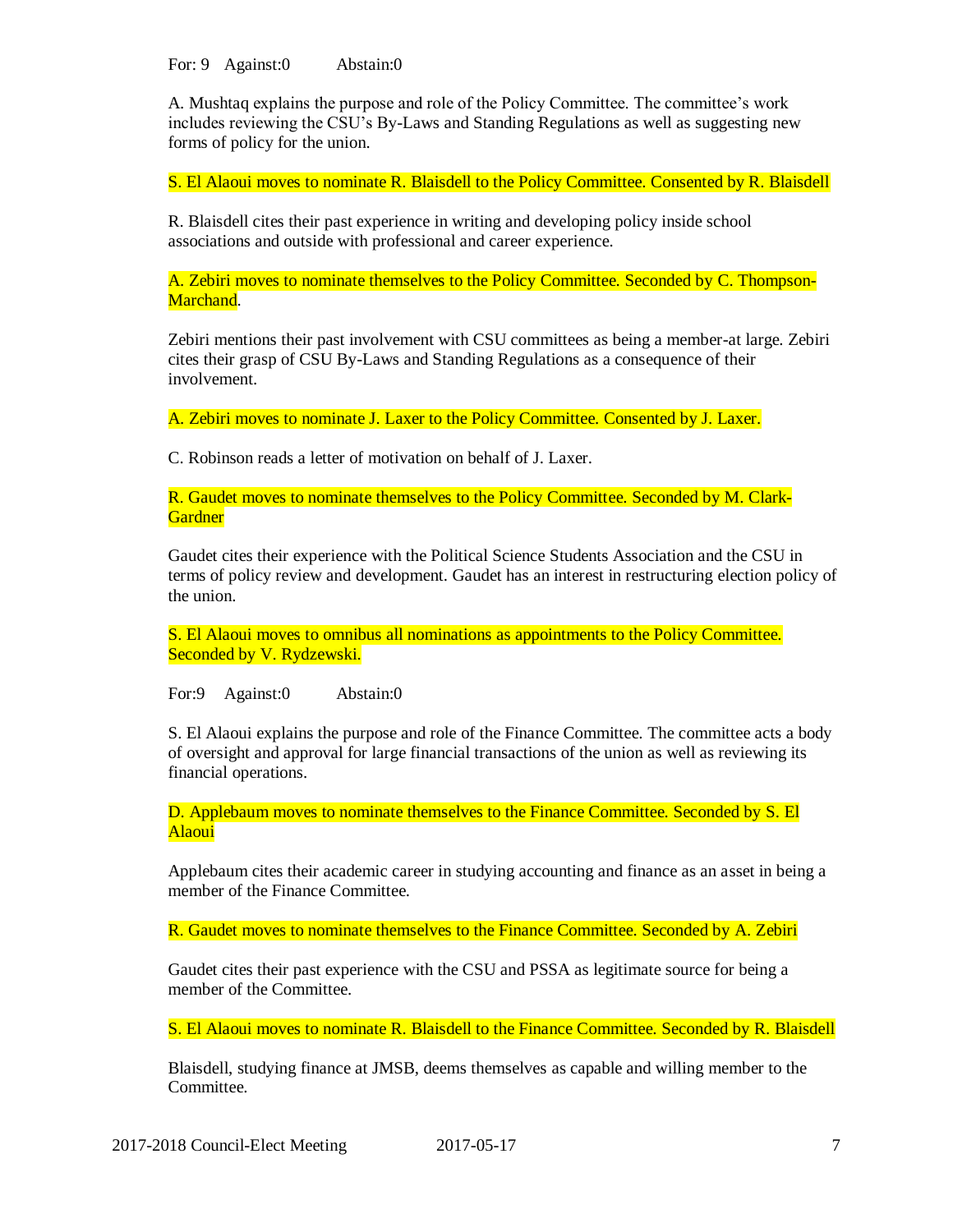M. Clark Gardner appreciates the level of interest of councilors to join committees, but remarks on the sufficient level of commitment required to serve the best interests of council. Veronika R. stresses the importance of reaching gender equality and representation on committees.

D. Applebaum moves to omnibus all nominations as appointments to the Finance Committee. Seconded by A. Bahr.

For: 8 Against:0 Abstain:1

L. Sutherland's S. El Alaoui explains the purpose and role of the Student Life Committee. The committee's work includes approving funding for student-led initiatives and projects and taking charge of Orientation activities on campus.

C. Thompson-Marshall moves to nominate themselves to the Student Life Committee. Seconded by S. Younis

Thompson-Marshall explains their enjoyment in being involved in student campaigns and projects on campus as well as their experience with active groups on campus.

S. Younis moves to nominate themselves to the Student Life Committee. Seconded by R. Blaisdell

K. Komah moves to nominate themselves to the Student Life Committee. Seconded by R. **Blaisdell** 

Komah believes their passion for student life and engagement on campus will be more than sufficient as a member of this committee.

O. Riaz moves to nominate P. Zhuang to the Student Life Committee. Consented by Peter Zhuang

Veronika R. moves omnibus all the nominations as appointments to the Student Life Committee. Seconded by C. Thompson-Marshall.

For:6 Against:0 Abstain:0

A.Bahr provides an explanation for the External  $&$  Campaigns Committee. The committee's work is about political mobilization and engagement pertaining to the union's annual campaign.

S. Younis moves to nominate themselves to the External and Campaigns Committee. Seconded by A. Zebiri

A. Zebiri moves to nominate themselves to the External and Campaigns Committee. Seconded by C. Thompson-Marchand.

Zebiri cites their active involvement in campaigns and external mobilization pertaining to concerns of international students.

C. Thompson-Marchand moves to nominate A. Sherra to the External and Campaigns Committee. Consented by A. Sherra.

Thompson-Marchand reads a letter of motivation on behalf of A. Sherra.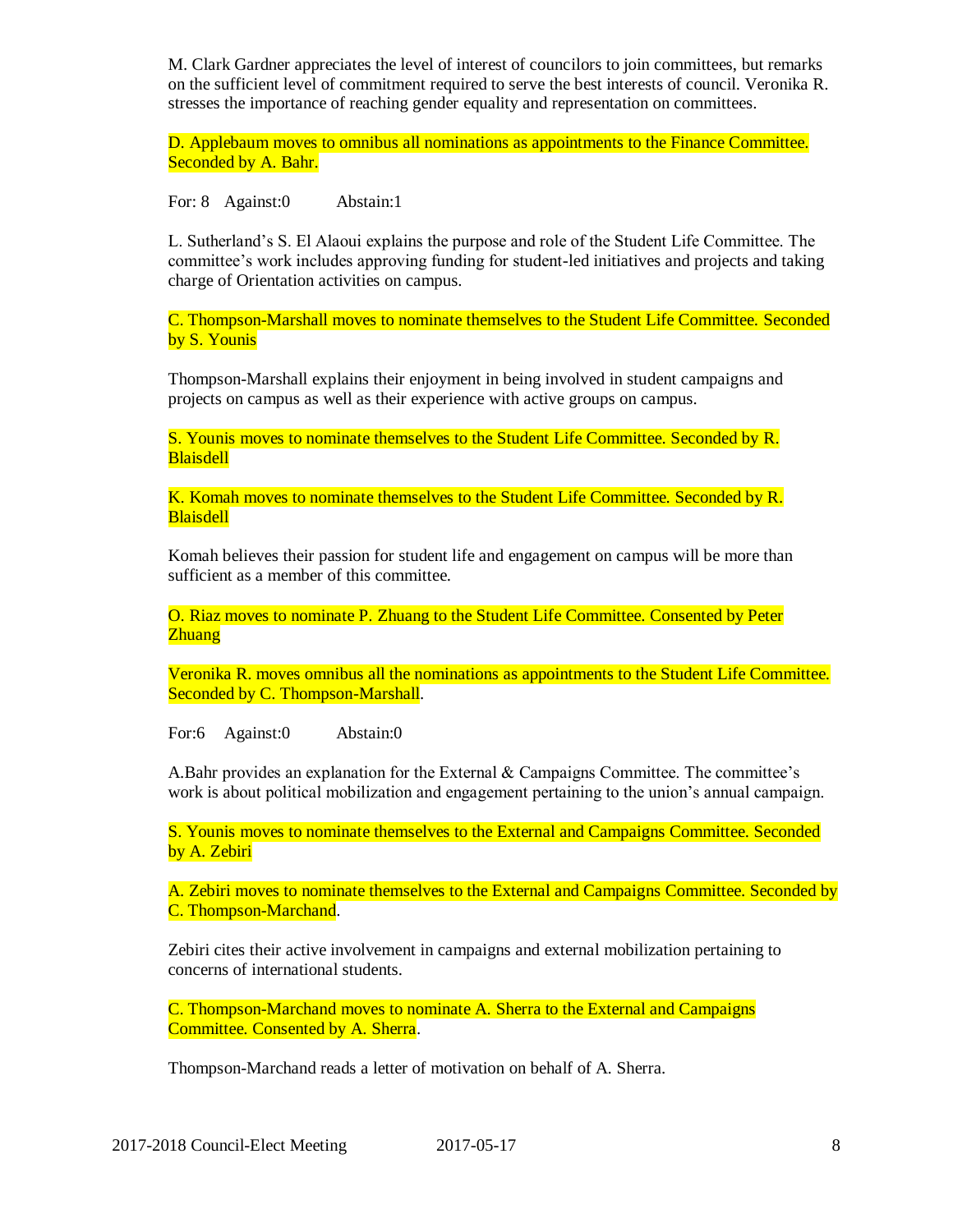R. Gaudet moves to nominate T. Vischer to the External and Campaigns Committee. Consented by T. Vischer.

R. Gaudet reads a letter of motivation on behalf of T. Vischer.

R. Gaudet moves to nominate C. Genest to the External and Campaigns Committee. Consented by C. Genest.

R. Gaudet reads a letter of motivation on behalf of C. Genest.

Through a secret ballot, A. Zebiri and S. Younis have been appointed to the External and Campaigns Committee.

R. Hamila moves to leave the remaining two positions open for the June Regular Council Meeting. Seconded by C. Thompson-Marchand.

For: 8 Against:0 Abstain:1

D. Ellis-Durity's explains the role and purpose of the Sustainability Committee. The committee's work includes policy review, environmental sustainability and ethics, gender advocacy and accessibility.

A.Zebiri moves to nominate T. Vischer to the Sustainability Committee. Consented by T. Vischer

Zebiri reads a letter of motivation on behalf of T. Vischer.

R. Gaudet moves to nominate C. Gemest to the Sustainability Committee. Consented by C. **Gemest** 

Gaudet reads a letter of motivation on behalf of C. Gemest.

K. Komah moves to nominate themselves to the Sustainability Committee. Seconded by R. Hamila

Komah's interest for the committee stems from their personal life in being environmentally conscious.

R. Hamila moves to nominate themselves to the Sustainability Committee. Seconded by R. Gaudet.

Hamila's interest for the committee stems from their academic career in stating that engineering students aren't properly represented on issues pertaining to environmental sustainability.

O. Riaz moves to nominate P. Zhuang to the Sustainability Committee. Consented by P. Zhuang.

Riaz reads a letter of motivation on behalf of P. Zhuang.

By a secret ballot vote, C. Gemest, K. Komah and R. Hamila and T. Vischer have been appointed to the Sustainability Committee.

G. Polanco's provides the role and purpose of the Loyola Committee. This year's mandate will have a focus on accessibility and mobility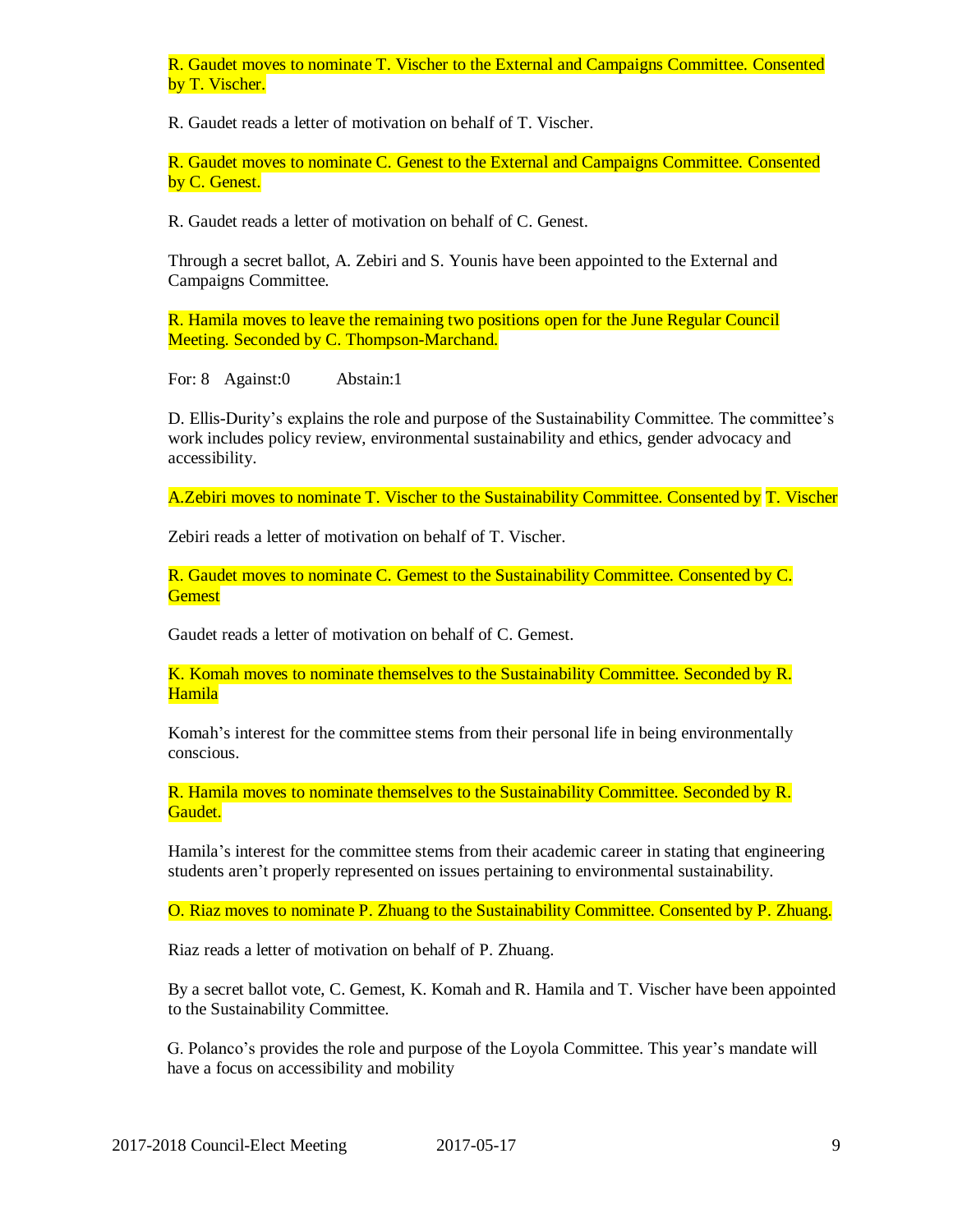R. Gaudet moves to nominate C. Gemest to the Loyola Committee. Consented by C. Gemest.

Gaudet reads a letter of motivation on behalf of C. Gemest.

C. Thompson-Marshall moves to appoint C. Genest to the Loyola Committee. Seconded by A. Bahr

Devon Ellis-Durity's provides the role and purpose of the BIPOC Committee. The committee's work includes promoting and supporting student initiatives pertaining to black, indigenous and people of colour issues. L. Sutherland explains the BIPOC appointment requirements as stated in the Standing Regulations.

e) Signing Officers

O. Riaz and S. El Alaoui refer to the Standing Regulations in stating that the union needs signing officers for approval and signature of cheques.

O. Riaz moves to nominate R. Gaudet as a CSU Signing Officer. Consented by R. Gaudet.

R. Blaisdell wonders if Signing Officers have insurance protection per their roles and functions as members of the Council of Representatives. V. Rydzewski replies in stating that the Council (as an official Board per the Quebec Companies Act) has insurance, but isn't so sure if Signing Officers have additional forms of protection. V. Rydzewski mentions that they will talk to the union's lawyer about the matter.

S. El Alaoui moves to nominate O. Riaz as a CSU Signing Officer. Consented by O. Riaz

There was a discussion and debate on whether the General Coordinator can be appointed as signing officers of the union even if on a temporary basis. The rising concern is the unintentional conflict of interest with Riaz being both the General Coordinator and a potential Signing Officer ("signing your own cheque" as an example).

R. Blaisdell moves to nominate themselves as a CSU Signing Officer under reservation. Seconded by A. Bahr.

O. Riaz moves to appoint both R. Gaudet and R. Blaisdell as CSU Signing Officers up until the first September Regular Council Meeting. Seconded by S. El Alaoui.

For: 8 Against:0 Abstain:1

S. El Alaoui moves to appoint O. Riaz as a CSU Signing Officer for the 2017-2018 academic year. Seconded by A. Bahr.

For:9 Against:0 Abstain:0

f) Concordia Council on Student Life

L. Sutherland moves to appoint themselves and V. Rydzewski as the CSU executives to the Concordia Council on Student Life. Seconded by O. Riaz.

For: 8 Against:0 Abstain:1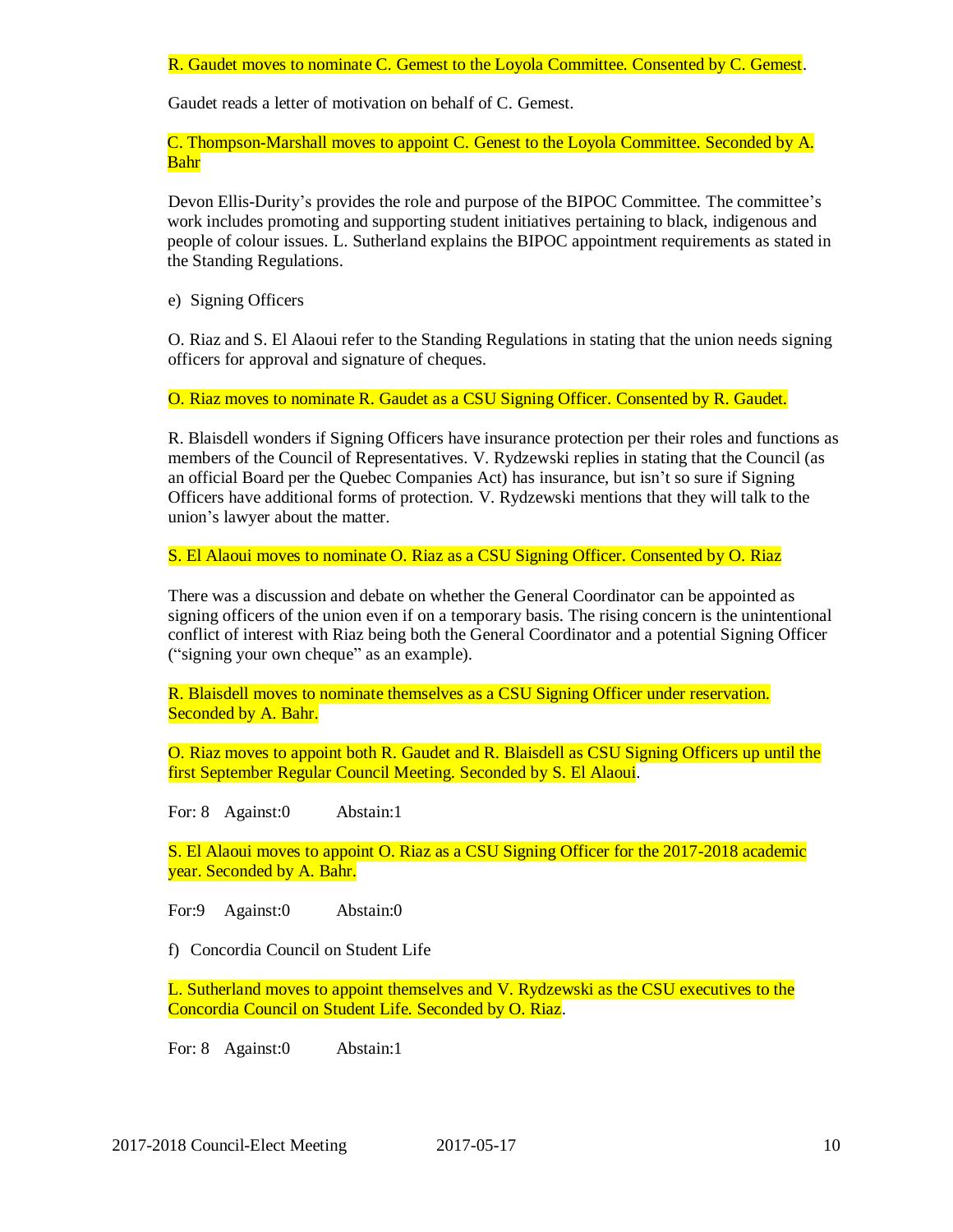A.Zebiri moves to nominate E. Toohey to the Concordia Council on Student Life. Consented by T. Vischer

Zebiri reads a letter of motivation on behalf of E. Toohey.

R. Hamila moves to nominate themselves to the Concordia Council on Student Life. Seconded by O. Riaz

Hamila states that they would like to have more of an active role with student life on campus.

R. Gaudet moves to omnibus the nominations as appointments to the Concordia Council on Student Life. Seconded by A. Zebiri

For:9 Against:0 Abstain:0

g) Library Services Fund Committee

O. Riaz moves to nominate both A. Mushtaq and L. Sutherland as the CSU executives to the Library Services Fund Committee. Consented by both A. Mushtaq and L. Sutherland.

Both A. Mushtaq and L. Sutherland cite their passion and personal frequent use of library services. Their hope is to continue the efforts made by the library to promote a welcoming environment for Concordia students.

For: 9 Against: 0 Abstain: 0

M. Clark-Gardner moves to nominate themselves to the Library Services Fund Committee. Seconded by R. Gaudet.

Clark-Gardner cites their love and frequent use of libraries. With the renovations, Clark-Gardner seems the potential for greater growth to expand services to students on campus.

R. Gaudet moves to nominate J. Sutera Sardo to the Library Services Fund Committee. Consented by J. Sutera Sardo.

Gaudet motivates for Sutera Sardo as being a hard worker and committed to the task.

R. Gaudet moves to omnibus the nominations as appointments to the Library Services Fund Committee.

For:8 Against:0 Abstain:1

h) Burritoville CSU Seat

O. Riaz explains the current existence and financial situation of Burritoville. Burritoville still is in existence during its termination proceedings. The hope is that the COOP is not forced to declare bankruptcy. At this current juncture, Aloyse Muller has resigned from the Burritoville's Board as a preventative measure to solely put blame on Muller as an original co-signer.

Council inquires more about the appointment and signatory procedure of how Muller got involved.